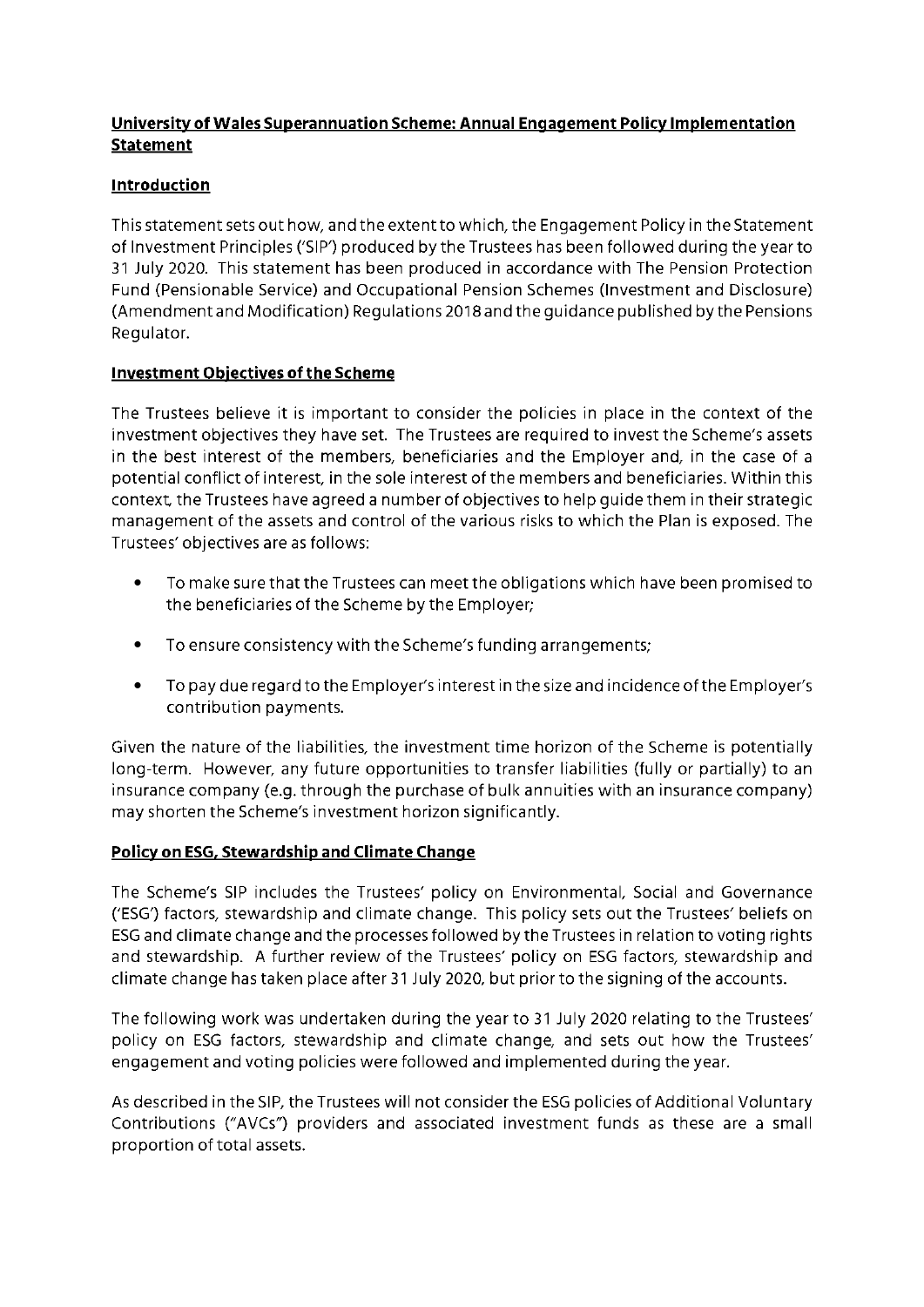# **Engagement**

- The Trustees' investment consultant, Mercer Limited, has highlighted a continuing high rating of Legal and General Investment Management's ("LGIM") passive equity strategies, reflecting their engagement activity, and ratings for LGIM's diversified growth fund are broadly in line with the peer group average as at 30June 2020. Mercer does not provide ratings for the Scheme's investment in UK government bonds given the more limited scope for engagement in respect of these investments.
- Prior to a change in the Scheme's investment strategy which was implemented in February 2020, the Scheme also invested with Aberdeen Standard Investments {"Aberdeen Standard"). Mercer did not provide a rating for the mandate held with Aberdeen Standard due to the limited scope for ESG integration within this asset class.
- If a particular fund in which the Scheme invests, or LGIM generally, were to have its ESG rating downgraded then the Trustees would consider their continued investment and may put a manager 'on-watch' or, in the case of a material change in rating, terminate the appointment.
- $\bullet$ The Trustees requested that the investment manager, LGIM, confirm compliance with the principles of the UK Stewardship Code. LGIM confirmed that they have been a signatory of the current UK Stewardship Code since its inception and plan to submit the required reporting to the Financial Reporting Council by 31 March 2021 in order to be on the first list of signatories for the UK Stewardship Code 2020 that took effect on 1 January 2020.
- $\bullet$ The Trustees also received details of relevant engagement activity for the year from both LGIM and Aberdeen Standard, which are listed below.

# **LGIM:**

- o In 2019, LGIM's CIO Sonja Laud established the Global Research and Engagement Platform. This brings together representatives from across its investment and stewardship teams, to unify LGIM's engagement efforts and determine the exposure of sectors and companies to ESG risks and opportunities. The output from the platform strengthens and streamlines the firm's engagement activities, enabling LGIM to collectively set goals and targets at a company level with one voice, whilst supporting and guiding investment decisions across the capital structure. The platform has three overarching objectives:
	- **Leverage LGIM's scale;**
	- **Challenge the firms' investment decisions;**
	- **Co-ordinate the firms' engagements.**
- o LGIM engaged with companies over the year on a wide range of different issues including ESG factors. This included engaging with companies on climate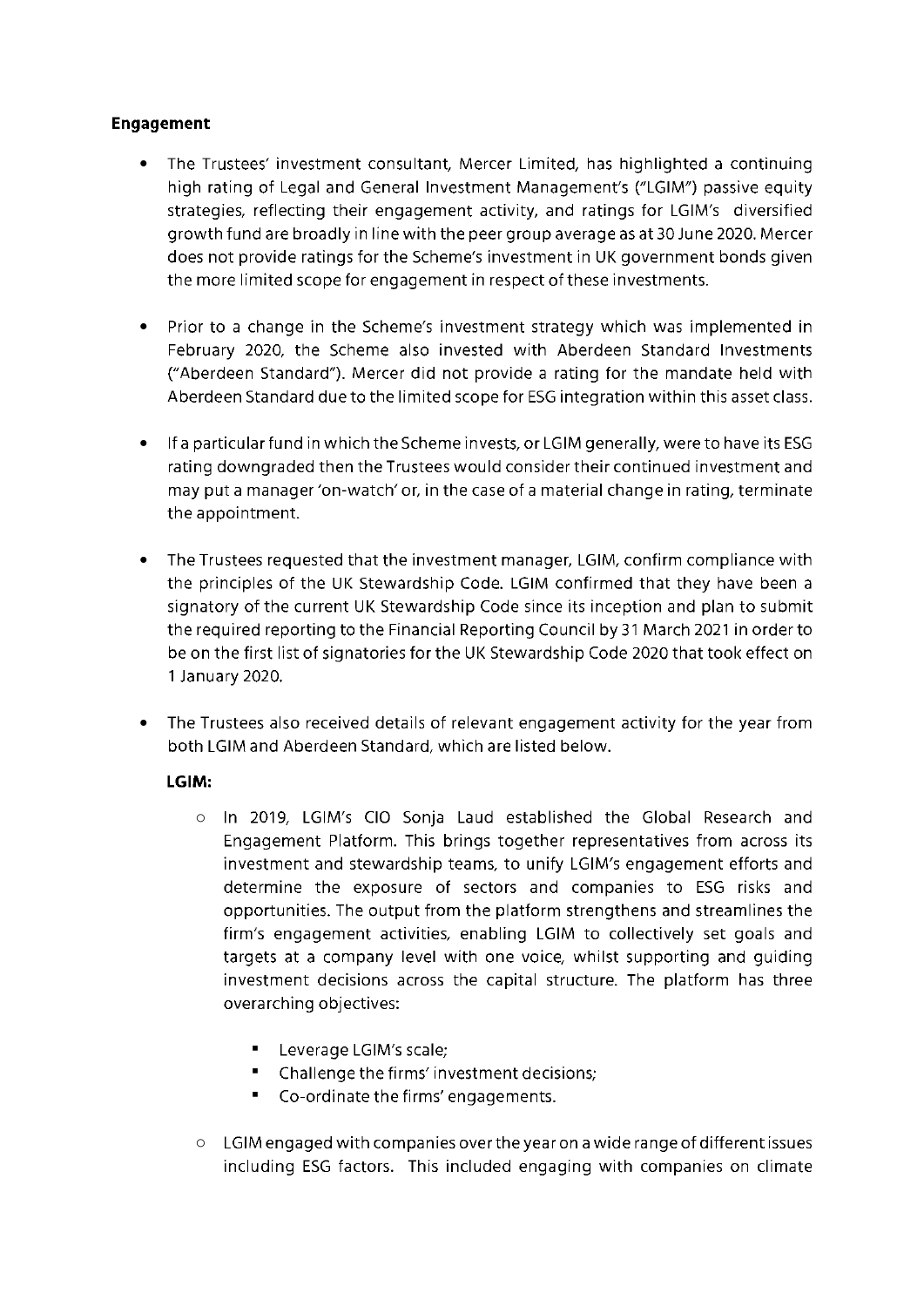change to ensure that companies were making progress in this area and better aligning themselves with the wider objectives on climate change in the economy (i.e. those linked to the Paris agreement).

o LGIM provided examples of instances where they had engaged with companies which they were invested in (or were about to invest in) which resulted in a positive outcome. These engagement initiatives are driven mainly through regular engagement meetings with the companies that LGIM invest in or by voting on key climate-related resolutions at companies' Annual General Meetings. The resolutions are often co-filed by a number of investors who indicate whether or not they support the resolution to the company's management.

#### **Aberdeen Standard**

When Aberdeen Standard decide to engage with companies from an ESG perspective, they do so in line with the 10 principles of the United Nations Global Impact. There is an expectation that investee companies meet fundamental responsibilities in the areas of human rights, labour, the environment and anti-corruption. However, Aberdeen Standard will also engage on wider corporate issues such a board balance and composition, remuneration policies and audit and risk issues. Engagement is conducted at board level typically with the chairman of the non-executive directors as appropriate, and company secretaries of investee companies.

o Whilst Aberdeen Standard does not currently provide detailed fund by fund engagement reporting, this is something they are looking to develop in future.

# **Voting Activity**

From the inception of this statement, LGIM will be expected to provide voting summary reporting on a regular basis, at least annually. The reports will be reviewed by the Trustees' investment advisor, on behalf of the Trustees, to ensure voting activity undertaken aligns with their overarching investment policy and the policies set out within the SIP. Any material deviations from the SIP will be raised and discussed with the Trustees.

Currently, the Trustees ask LGIM to highlight key voting activity and the impact on the portfolio. The Trustees are looking to enhance reporting on voting activity by reviewing an annual voting and engagement report which will be produced by the Trustees' investment consultant.

The Trustees do not use the direct services of a proxy voter, although LGIM does employ the services of proxy voters in exercising its voting rights on behalf of the Trustees.

The voting policy of the manager has been considered by the investment consultant, on behalf of the Trustees, who deems it to be consistent with the Trustees' investment beliefs.

#### **LGIM World Equity Index:**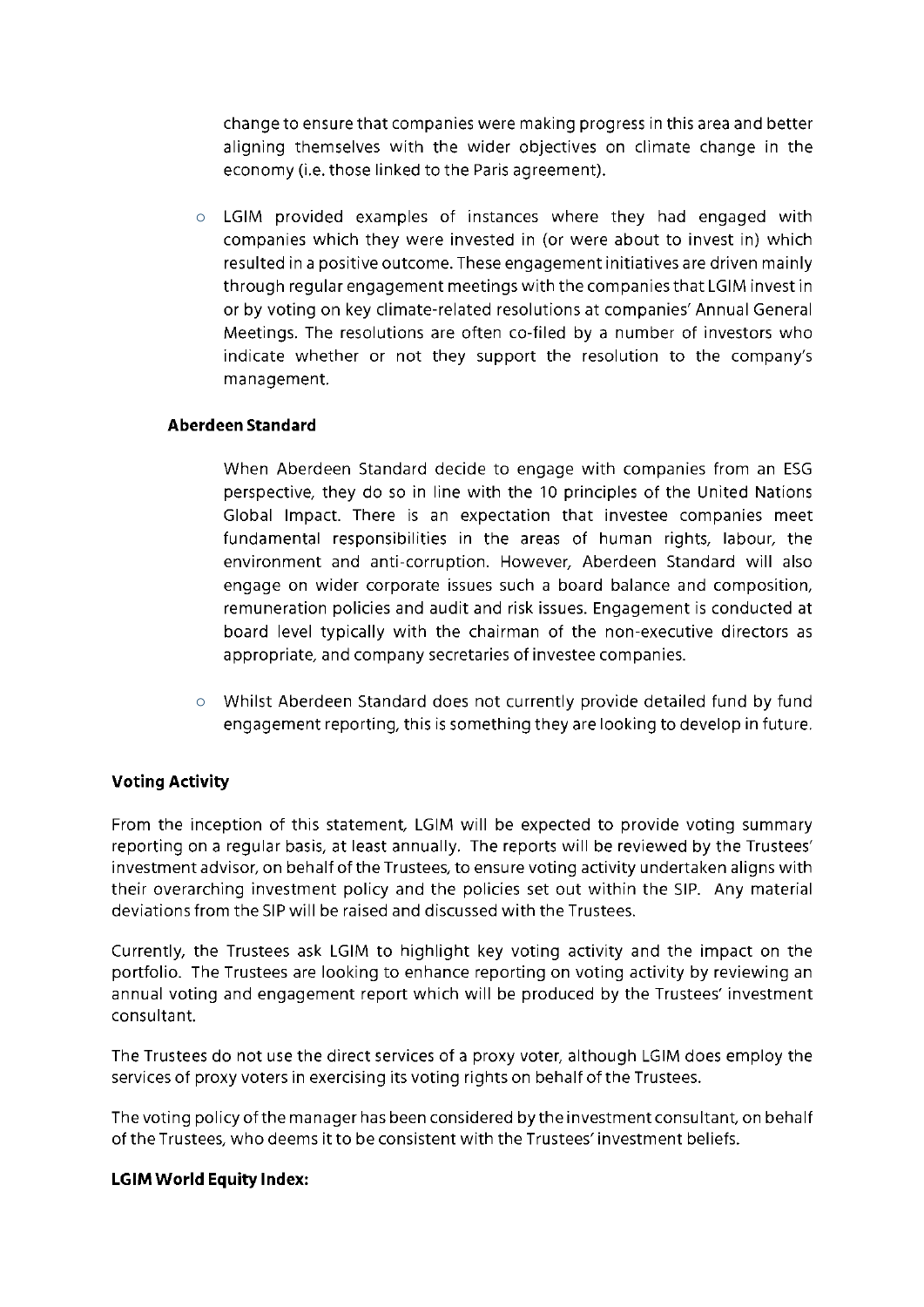- There have been 2,365 votable meetings over the year, in which there were a total of 11,859 resolutions. LGIM voted on 99.9% of resolutions on which they were eligible, voting with management 81.0% of the time.
- LGIM noted a significant vote on behalf of the Trustees in respect of Barclays. LGIM voted for two resolutions, firstly to affirm Barclays' Commitment in Tackling Climate Change and secondly to approve a resolution proposed by ShareAction. LGIM continued to codify Barclays' commitment to climate change and ESG factors and will enable them to continue to drive positive change in the industry. LGIM considers this vote significant due to both mounting client interest and also the positive outcome achieved for long-term asset owners.

### **LGIM Diversified Fund:**

- There have been 7,819 votable meetings over the year, in which there were a total of 11,859 resolutions. LGIM voted on 99.2% of resolutions on which they were eligible, voting with management 80.4% of the time.
- LGIM noted a significant vote on behalf of the Trustees in respect of Amazon. LGIM voted to support 10 out of 12 Shareholder resolutions aimed at improving Amazon's management of its human capital. The resolutions were proposed in reaction to the raft of reports that Amazon workers do not feel safe at work along with an article published in the New York Times in 2015 which accused the company of harsh workplace practices. Whilst the majority of shareholders did not give support to the resolutions, LGIM noted that the sheer number of the resolutions and the focus on them continues to dominate the landscape for the company. LGIM considered this vote significant on account for the following:
	- o The number of proposals on the table was the highest of any major US company;
	- o There were diverse, global coalitions rallying behind the proposals;
	- o There was substantial press coverage at the beginning of the COVID-19 outbreak;
	- o Multiple state treasurers had spoken out against the company.

LGIM also noted that their Stewardship team had received more inquiries related to Amazon than any other company over the year.

#### **Aberdeen Standard Global Absolute Return Strategy:**

- There have been 164 votable meetings over the year, of which Aberdeen Standard has voted in 157 of these meetings on behalf of the Trustees. In these meetings, there were a total of 2,600 votable items.
- Aberdeen Standard has participated in the vote for 2,466 of the 2,600 votable items (i.e about 95% of the votable items). Of these votes participated, Aberdeen Standard voted against management on 14% of the proposals.